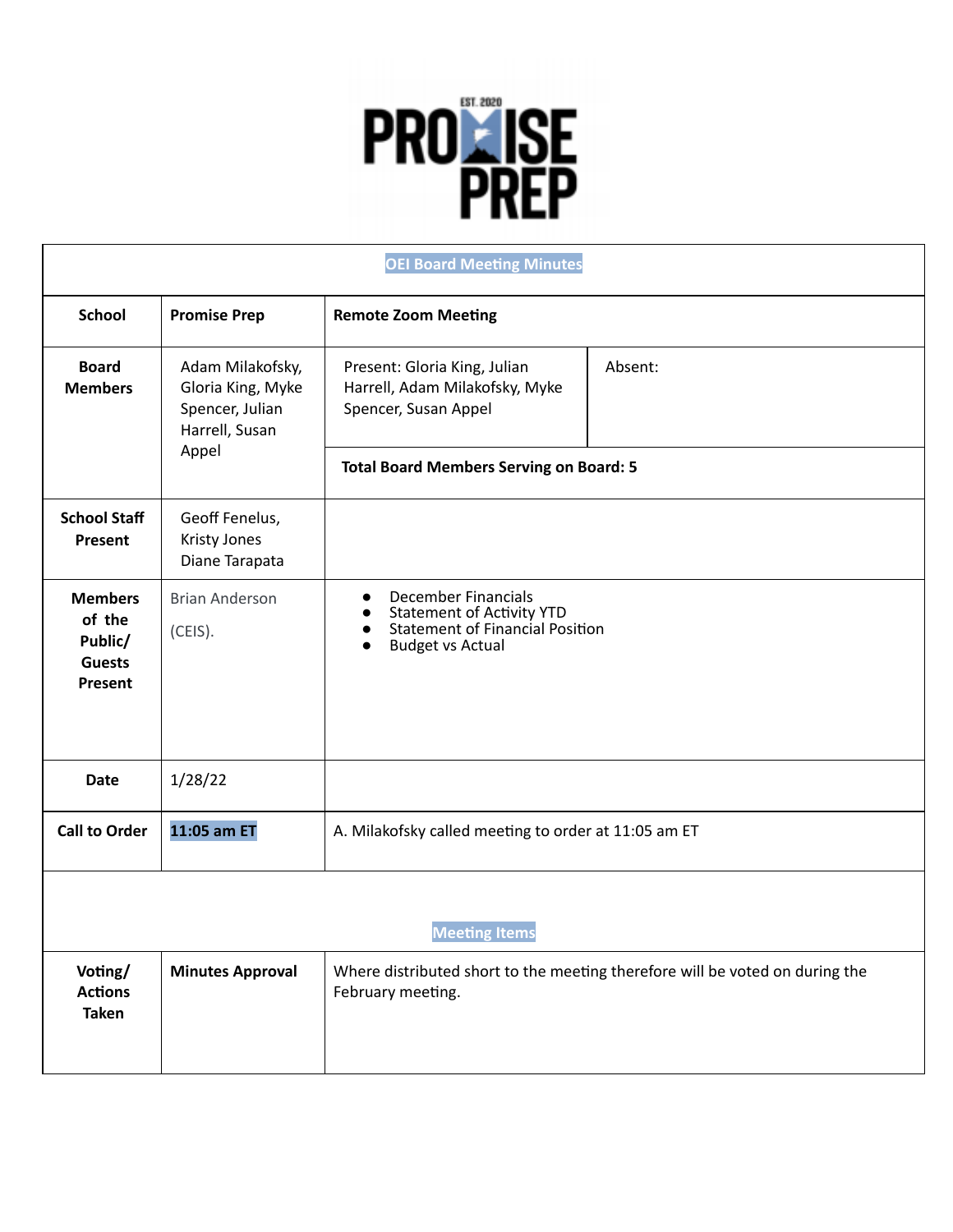|                                 | <b>School Leader</b><br><b>Succession Plan</b> | Action: A motion was made to approve School Leader Succession Plan<br>Moved: A. Milakofsky, Seconded M. Spencer Carried (4 aye, 0 nay, 1 abstentions)                                                                                                                                                                                                                                                                                                                                                                                                                                                                                                                                                                                                                                                                                                                                                                                     |  |
|---------------------------------|------------------------------------------------|-------------------------------------------------------------------------------------------------------------------------------------------------------------------------------------------------------------------------------------------------------------------------------------------------------------------------------------------------------------------------------------------------------------------------------------------------------------------------------------------------------------------------------------------------------------------------------------------------------------------------------------------------------------------------------------------------------------------------------------------------------------------------------------------------------------------------------------------------------------------------------------------------------------------------------------------|--|
|                                 |                                                |                                                                                                                                                                                                                                                                                                                                                                                                                                                                                                                                                                                                                                                                                                                                                                                                                                                                                                                                           |  |
| <b>Mission</b><br><b>Moment</b> |                                                | Promise Prep Awards<br>$\bullet$<br>Lots of schools have been closed<br>$\bullet$<br>PP stayed open even through Covid<br>$\circ$<br>Creative instruction                                                                                                                                                                                                                                                                                                                                                                                                                                                                                                                                                                                                                                                                                                                                                                                 |  |
| <b>Reporting</b>                |                                                | <b>Enrollment/Student Demographics</b><br>$\bullet$<br>Budgeted/Goal: 50 Students<br>$\circ$<br><b>ADM: 54</b><br>$\circlearrowright$<br>Actuals: 54<br>$\circ$<br>Lost 1 student since last meeting<br>ш<br>Pull from Waiting list student to maintain number<br>$\blacksquare$<br>Grade Breakdown<br>$\circ$<br>Kindergarten-31 Students<br>п<br>First Grade- 14 Students<br>$\blacksquare$<br>Second Grade- 9 Students<br>$\mathbf{r}$<br>Demographics:<br>$\circ$<br>69%- Spanish/Latino<br>31%- Black/African American<br>A. Milakofsky asked about enrollment goals<br>$\circ$<br>Target for next year<br>15-2nd grade<br>$\bullet$<br>15-3rd grade<br>$\bullet$<br>Working with Enroll indy<br>Relying on word of month<br>100 is the overall goal<br>■<br>Attendance<br>$\circ$<br>Attendance has been 90%<br>$\blacksquare$<br>Last 30 days 84%<br><b>YTD 86%</b><br>Targets in area are 75-85 percent<br>• PP in line with that |  |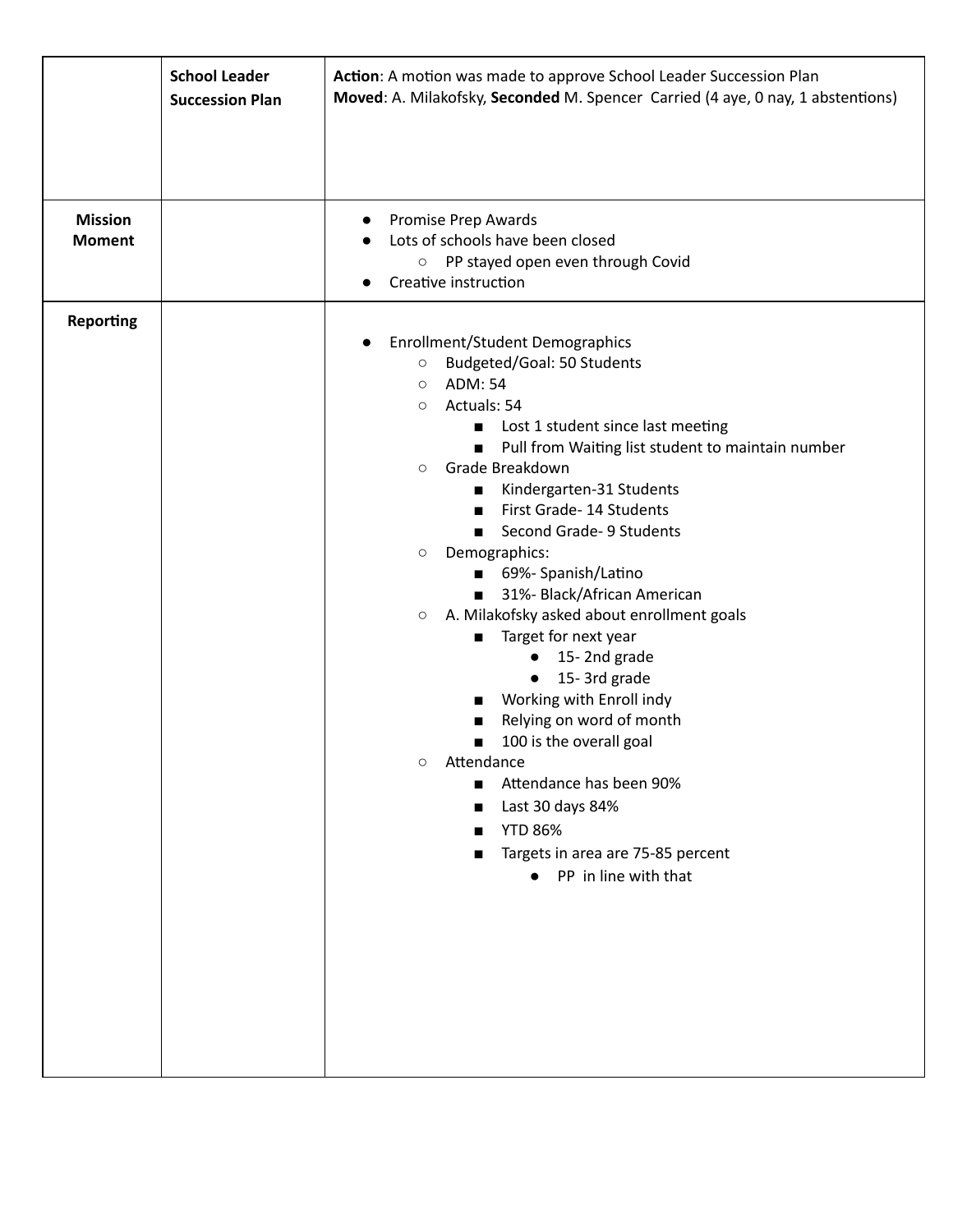| • Operations                                                   |
|----------------------------------------------------------------|
| <b>School Nutrition Approved</b>                               |
| \$28,781.97 received to date<br>$\bigcirc$                     |
| <b>State Reporting</b>                                         |
| In February<br>$\circ$                                         |
| OEI CAP Reporting for December                                 |
| <b>School Leader Succession Plan</b><br>$\circ$                |
| <b>Board Minutes</b><br>$\circ$                                |
| HR Updated Parental/STD                                        |
| Covid Leave Policy<br>$\bigcirc$                               |
| <b>Maternity Leave Plan</b><br>$\circ$                         |
| Grants                                                         |
| 1008 Grant-389,172<br>$\circ$                                  |
| Summer Advantage<br>п                                          |
| Reading Advantage<br>$\blacksquare$                            |
| <b>Instructional Coach</b><br>п                                |
| PD/Program<br>п                                                |
| <b>Glick Family</b><br>$\circ$                                 |
| (2,500.00 Awarded)                                             |
| Far East Impact Council<br>$\circ$                             |
| (3,000.00 Award)<br>■                                          |
| <b>Covid Policy</b>                                            |
| O<br>Temporary enact current Covid Policy                      |
| $\bigcirc$<br>Will review again at a later date                |
|                                                                |
| Academics<br>$\bullet$                                         |
| Did a culture reset when returned from break<br>$\circ$        |
| Goal #1                                                        |
| Goal #2                                                        |
| <b>Instructional Priorities</b>                                |
| Focus of meetings<br>$\bullet$                                 |
| NWEA MAP Reading Data Reading<br>$\circ$                       |
| Kindergarten<br>31 students took the test<br>$\bullet$         |
| Average score is 132.4                                         |
| Should be at 143.9 at this time<br>$\bullet$                   |
| ○ 3 students at or above grade level                           |
| 1 student that mentioned above                                 |
| moved to 1st grade                                             |
| 20 students below<br>$\bullet$                                 |
| S. Appel asked why are students in the red?                    |
| Students are mostly in in low achievement and low<br>$\bullet$ |
| growth due to 3 are non EL students the rest are EL            |
| Students had inconsistency with teachers                       |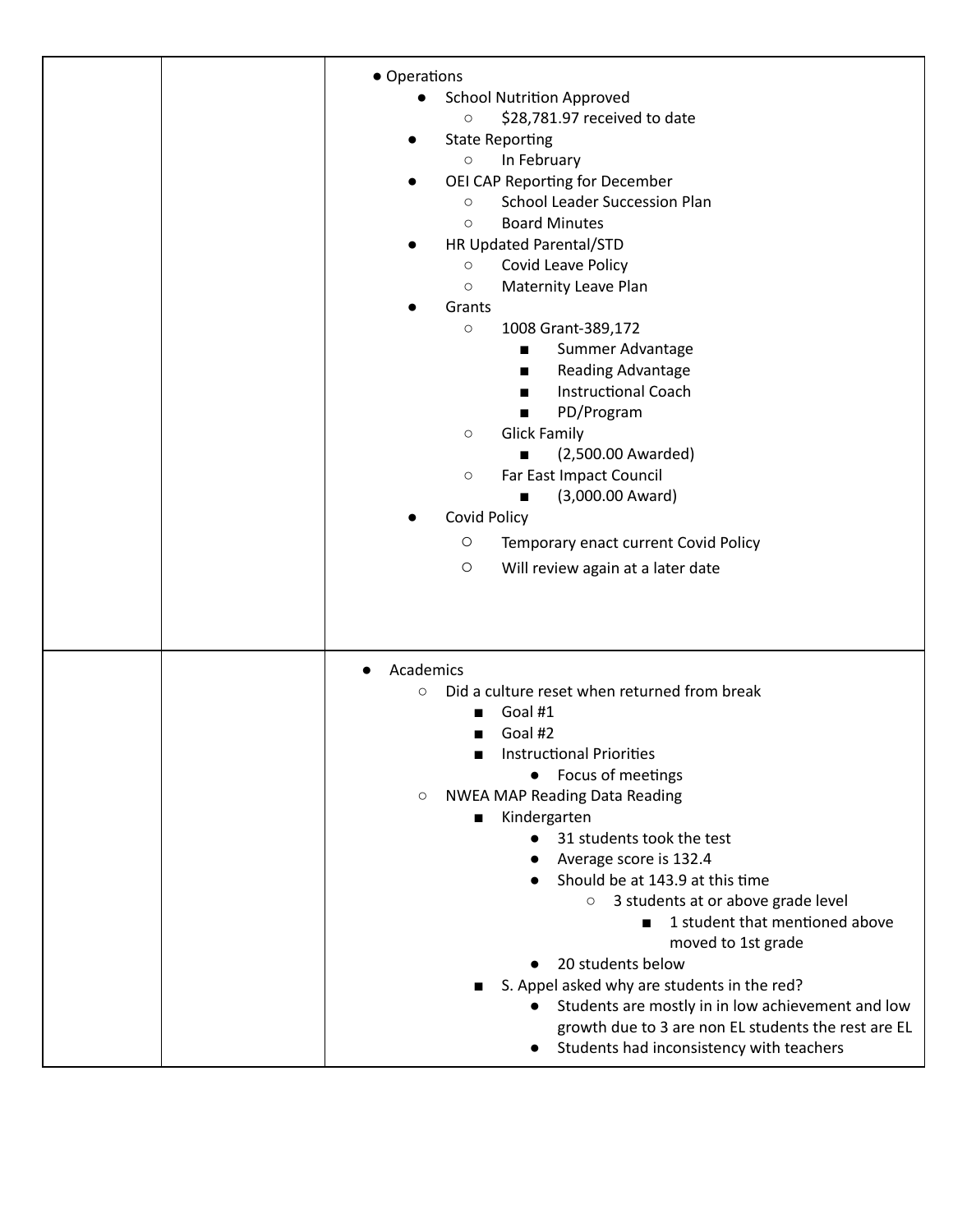|  | $\circ$<br>$\circ$  | Started below level due to not knowing English<br>when started<br>This data does not show growth in classroom<br>○ Assessment done do show growth<br>1st Grade<br>More students who did grow in reading<br>Average rate is 144<br>п<br>First graders at average Kindergarten range<br>2nd Grade<br>■ Scoring a year behind |
|--|---------------------|----------------------------------------------------------------------------------------------------------------------------------------------------------------------------------------------------------------------------------------------------------------------------------------------------------------------------|
|  |                     | One student scored at 90th percentile                                                                                                                                                                                                                                                                                      |
|  |                     | Grade is a year behind                                                                                                                                                                                                                                                                                                     |
|  |                     | <b>NWEA MAP Data Math</b>                                                                                                                                                                                                                                                                                                  |
|  | $\circ$             | Overall better data                                                                                                                                                                                                                                                                                                        |
|  | $\circlearrowright$ | Kindergarten                                                                                                                                                                                                                                                                                                               |
|  |                     | ■ 3 students at or above grade level                                                                                                                                                                                                                                                                                       |
|  |                     | Slight growth<br>$\blacksquare$<br>1st Grade                                                                                                                                                                                                                                                                               |
|  | $\circ$             | Scored 152                                                                                                                                                                                                                                                                                                                 |
|  |                     | 1 to 2 above level                                                                                                                                                                                                                                                                                                         |
|  | $\circ$             | 2nd Grade                                                                                                                                                                                                                                                                                                                  |
|  |                     | Better than Math data<br>$\blacksquare$                                                                                                                                                                                                                                                                                    |
|  |                     | Most growth                                                                                                                                                                                                                                                                                                                |
|  | $\circ$             | A. Milakofsky asked why is Math scores better                                                                                                                                                                                                                                                                              |
|  |                     | Because language does not impact like Reading does                                                                                                                                                                                                                                                                         |
|  |                     | Does impact in reading directions                                                                                                                                                                                                                                                                                          |
|  | $\circ$             | K. Jones response to data                                                                                                                                                                                                                                                                                                  |
|  |                     | Had a MTSS meeting to discuss students                                                                                                                                                                                                                                                                                     |
|  |                     | Had a professional development on co teaching models to                                                                                                                                                                                                                                                                    |
|  |                     | show how IAs can be effect                                                                                                                                                                                                                                                                                                 |
|  |                     | Will move from large group to small groups                                                                                                                                                                                                                                                                                 |
|  |                     | Trying to assess each students needs                                                                                                                                                                                                                                                                                       |
|  | $\circ$             | S. Appel would like NWEA reports sent to board                                                                                                                                                                                                                                                                             |
|  | $\circ$             | A. Milakofsky great job on the progress/gradititute                                                                                                                                                                                                                                                                        |
|  | $\circ$             | Meeting every Friday 1-4 in regards to data                                                                                                                                                                                                                                                                                |
|  |                     | Board is invited                                                                                                                                                                                                                                                                                                           |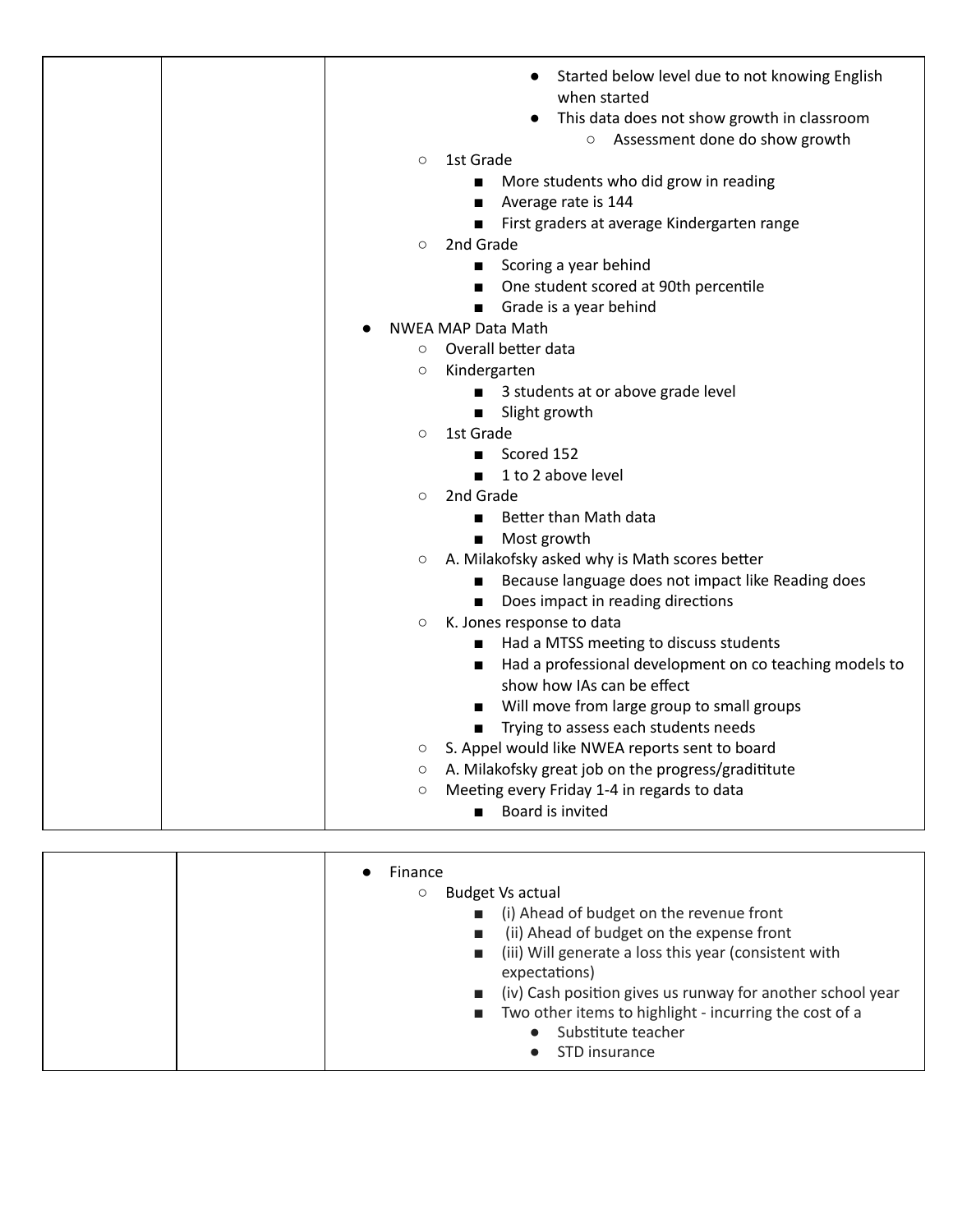|                                                |                              | Received more revenue than anticipated due to additional<br>п<br>grants                                                                                                                                                                                                |
|------------------------------------------------|------------------------------|------------------------------------------------------------------------------------------------------------------------------------------------------------------------------------------------------------------------------------------------------------------------|
|                                                |                              | • Staffing<br>A. Thomas will receive a stipend for HAP support<br>$\circ$<br>Maternity leave<br>$\circ$<br>Long term substitute<br>$\blacksquare$<br>Intent to Return will be sent today 1/28<br>$\circ$<br>Return by 2/11<br>П<br>Leadership by 2/4<br>$\blacksquare$ |
|                                                |                              |                                                                                                                                                                                                                                                                        |
| <b>Committees</b>                              | <b>Board Chair</b><br>Update |                                                                                                                                                                                                                                                                        |
| Community/<br><b>Stakeholder</b><br>Engagement |                              |                                                                                                                                                                                                                                                                        |
| <b>Additional</b><br><b>Notes</b>              |                              |                                                                                                                                                                                                                                                                        |
| <b>Meeting</b><br>Adjournment                  |                              | 12:00 pm ET                                                                                                                                                                                                                                                            |